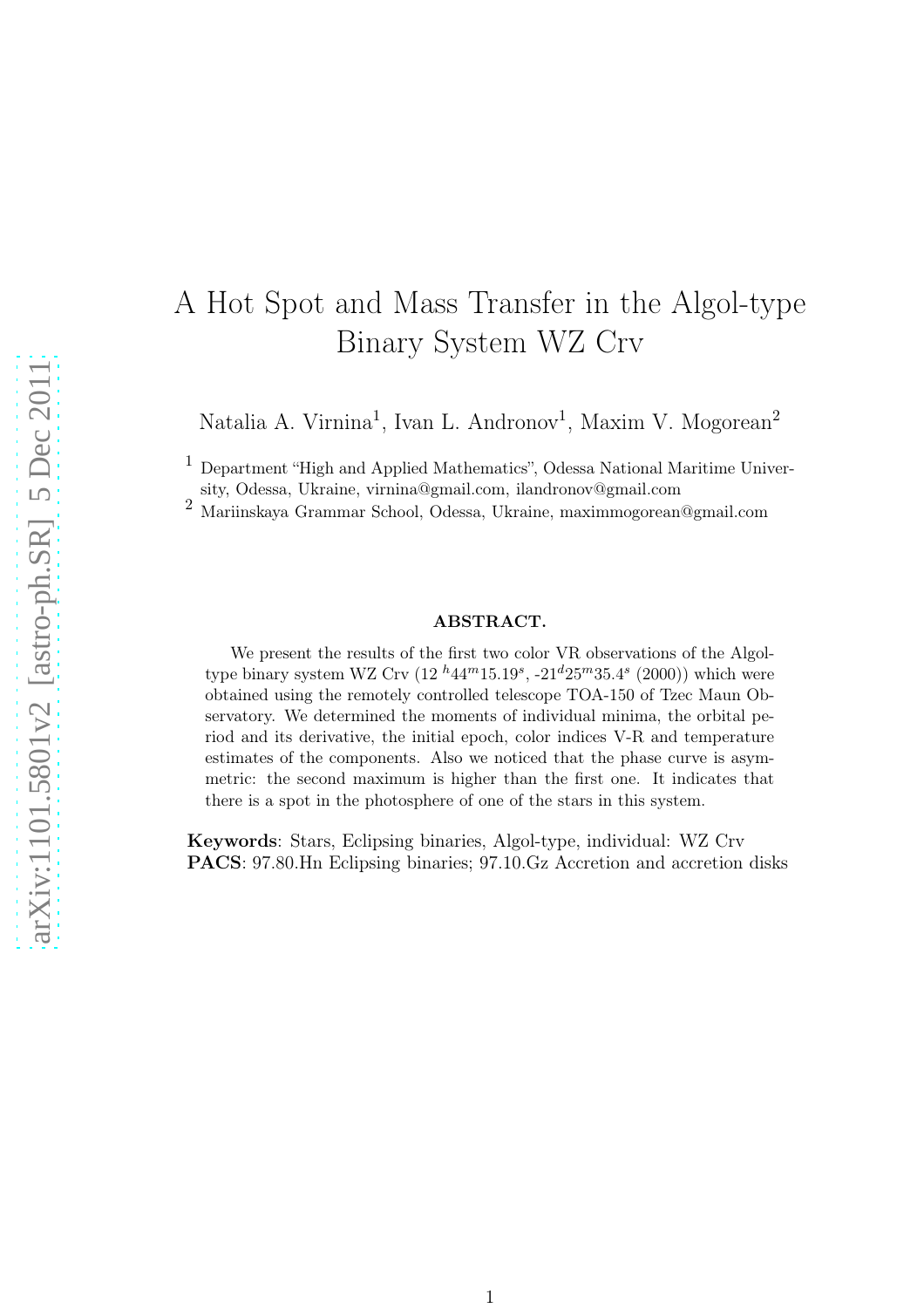# I INTRODUCTION.

The Algol-type binary system WZ Crv had been discovered in 1936 and published by Luyten [\[1\]](#page-10-0) in 1937 with the number 686. Then it got the preliminary numbers NSV 05914, EC 12416-2109 and GSC 6110.00930. The primary minimum is rather deep. According to Luyten the brightness range is from  $13 \cdot 0$  to  $15 \cdot 0$ . In the General Catalog of Variable Stars (Samus' et al. [\[2\]](#page-10-1)) the value of the period of WZ Crv is  $P = 1.18878$ , and the range of the brightness variations is  $12 \cdot 76 - 14 \cdot 7$  in V-band. During the Edinburg-Cape Blue Object Survey (Kilkenny et al. [\[3\]](#page-10-2)) the spectral classes G and F7 for the components had been determined. Two minima timings were observed by Otero & Dubovsky [\[4\]](#page-10-3) (CCD observations) and Locher [\[5\]](#page-10-4) (visual observations).

#### II OBSERVATIONS

We observed the south Algol-type binary system WZ Crv  $(12^h44^m15.19^s,$  $-21^{\text{d}}25^{\text{m}}35.4^{\text{s}}$  = NSV 5914 during the period from JD 2455321 to JD 2455395 using the remotely controlled astrophysical refractor TOA-150 of Tzec Maun Observatory  $(D = 150$ mm,  $F = 1100$ mm), located in Moorook, South Australia. This telescope was equipped with SBIG ST-L-6K CCD camera with a filter wheel. The field of view is 57.5' x 86.3', the pixel scale is 3.37"/pixel. We observed in photometric V-Bessel and R-Bessel filters and got 317 fit points in each filter. The 120 sec exposures were used. The images were calibrated by dark frames and flat field frames.

To test our photometric system we observed the field of the variable star AE Aqr. The BVRI magnitudes in standard bands of 228 stars in the vicinity of AE Aqr were determined by Henden [\[6\]](#page-10-5). We used 93 most bright stars and determined the color transformation coefficients:

$$
\frac{d(R_i - R)}{d(V - R)} = 0.015 \pm 0.035;
$$
  

$$
\frac{d(V_i - V)}{d(V - R)} = -0.033 \pm 0.043.
$$

where  $R_i$  and  $V_i$  are the magnitudes in the instrumental system, and V and R are the standard magnitudes (by Henden). This means that our photometry system is close to the standard one.

There is no photometry data for reference stars in the field of WZ Crv in AAVSO database or in any previous papers about this star. But there are SDSS [\[7\]](#page-10-6) photometry data in the "u, g, r, i, z" photometric system for the stars in the vicinity of WZ Crv. We used 3 reference stars to calibrate our photometry: USNO-A2.0 0675-12226641 (12<sup>h</sup>44<sup>m</sup>54.624<sup>s</sup> , -21<sup>d</sup>30<sup>m</sup>27.21<sup>s</sup> ), USNO-A2.0 0675-12232415  $(12^h45^m35.274^s, -21^d33^m42.93^s),$  USNO-A2.0 0675-12233718  $(12^h45^m44.211^s, -12^s33^s)$  $21<sup>d</sup>16<sup>m</sup>07.06<sup>s</sup>$ ). The transformation formulae (Lupton, 2005, [\[8\]](#page-10-7)) were used to convert the "u, g, r, i, z" data into BVR system. The information about the reference stars is given in the Table [1.](#page-2-0) Their positions and the position of the investigated star WZ Crv are shown on the Fig. [1.](#page-2-1)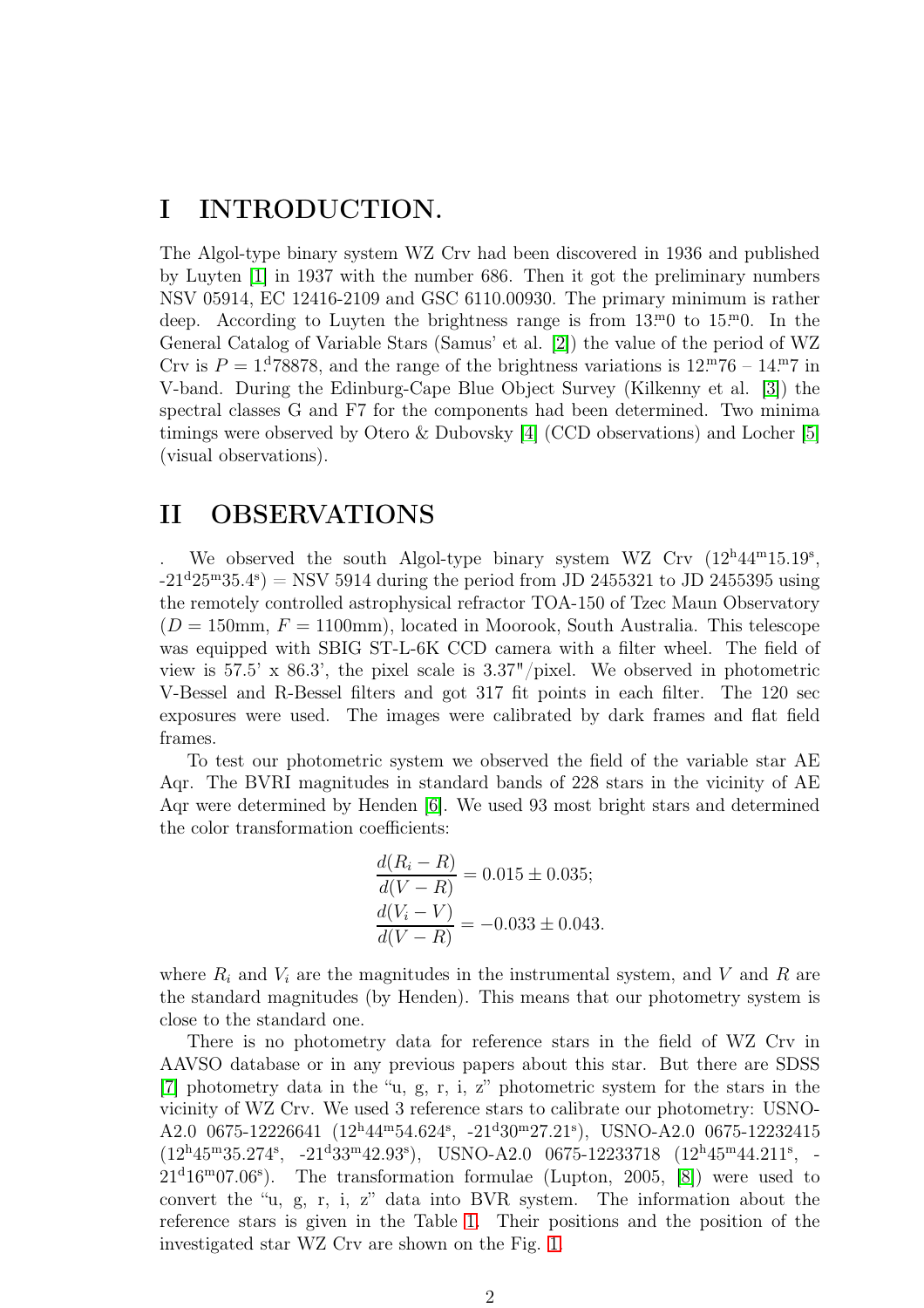<span id="page-2-0"></span>

| IJ<br>п. |  |
|----------|--|
|          |  |

|   | $USNO-A2.0$   |          |        |          |        |        |        |        |        |
|---|---------------|----------|--------|----------|--------|--------|--------|--------|--------|
|   | 0675-12226641 | 15.219 L | 13.870 | 13.295   | 13.230 | 13.340 | 14.277 | 13.534 | 13.132 |
| ົ | 0675-12232415 | 15.781   | 13.953 | - 13.248 | 13.504 | 12.818 | 14.401 | 13.541 | 13.179 |
|   | 0675-12233718 | $16.534$ | 14.369 | 13.532   | 13.284 | 13.046 | 14.858 | 13.881 | 13.315 |



<span id="page-2-1"></span>Figure 1. Finding chart. The field of view is 30'x25'. The positions if three reference stars and WZ Crv are marked. North is up, East is left.

## III Data analyzing.

We determined the period, the initial epoch and the values of maxima and minima in both, V and R, bands with corresponding errors using our observations. The software FDCN (Andronov [\[9,](#page-10-8) [10\]](#page-10-9)) was used to compute the coefficients of the statistically optimal trigonometric polynomial fit, using the least squares method, which allows to calculate the necessary parameters and their errors estimates. The statistically optimal degree of the trigonometric polynomial  $s = 9$ . The determined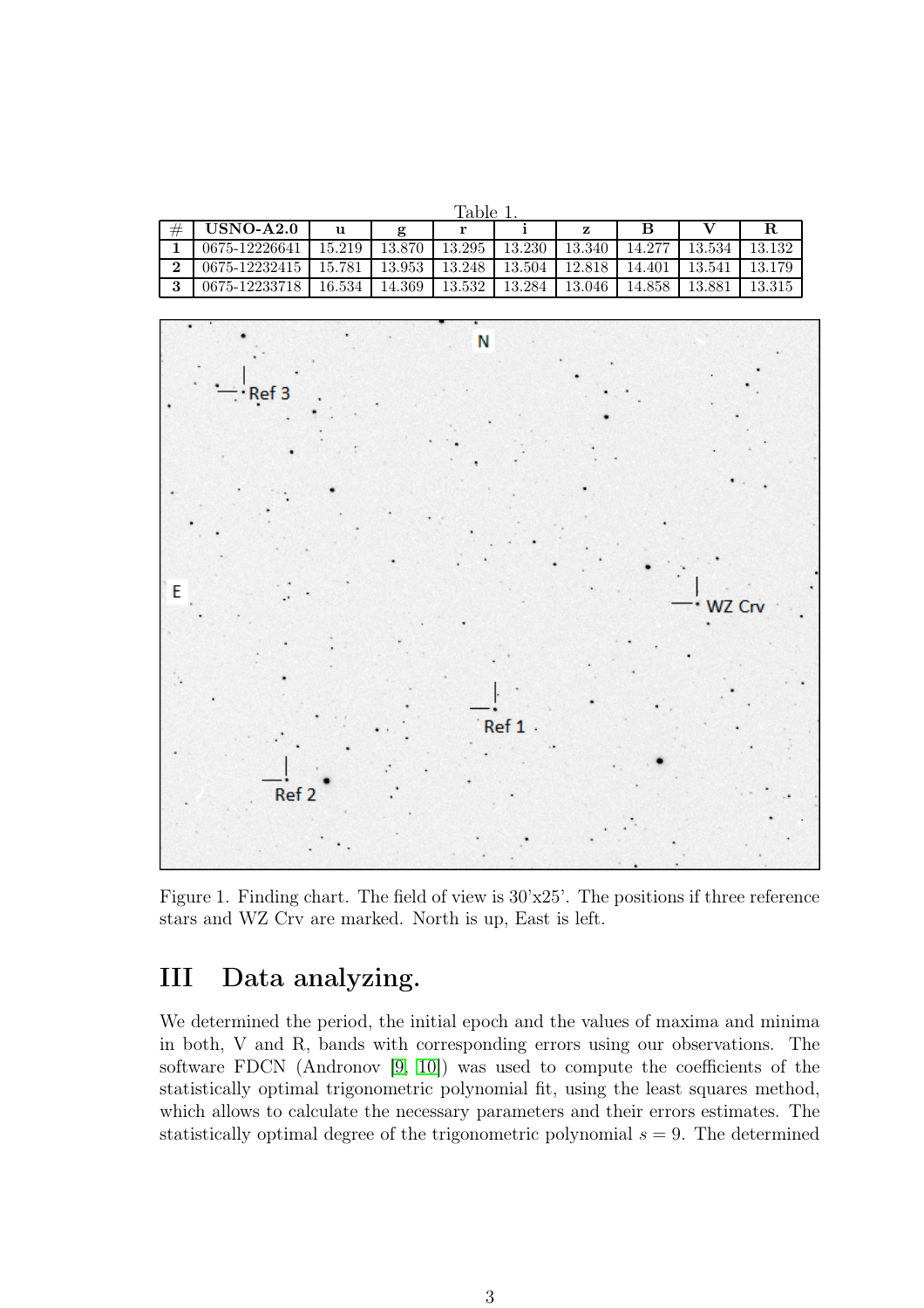values are:

$$
P = 14788788 \pm 04000033
$$
  
\n
$$
T_0 = HJD2455354.63500 \pm 0.00031
$$
  
\n
$$
\min_I(R) = 14m004 \pm 0m005
$$
  
\n
$$
\min_{II}(R) = 12m751 \pm 0m006
$$
  
\n
$$
\max_I(R) = 12m588 \pm 0m005
$$
  
\n
$$
\max_{II}(R) = 12m584 \pm 0m005
$$
  
\n
$$
\max_{II}(V) = 13m052 \pm 0m010
$$
  
\n
$$
\max_{II}(V) = 12m889 \pm 0m006
$$
  
\n
$$
\max_{II}(V) = 12m889 \pm 0m006
$$
  
\n
$$
\max_{II}(V) = 12m868 \pm 0m007
$$

The phase curves are shown on the Fig. [2.](#page-7-0) Besides, we made the V-R phase curve; the result is presented on the same Figure in the same scale. It shows that in the primary minimum the temperature is lowest, and in the phase of the secondary minimum the temperature is highest.

#### IV Analyzing of the Phase Curves

At the main (deeper) minimum, there is a horizontal part which is typically interpreted as a total eclipse of a smaller star (called "primary") by a larger one (called "secondary"), so during this time interval we see only a larger star. The brightness of the star is  $m_2 = m_{\text{min I}}$ . To determine this value, we have computed a sample mean value of the measurements during this phase interval of assumed constant brightness either in the filter  $V$ , or  $R$ . To determine the brightness of the eclipsed star, we have to use the expression  $E_0 = E_1 + E_2$ , where  $E_0$ ,  $E_1$  and  $E_2$  are intensities of the binary system (both stars), primary and secondary stars, respectively. The intensities E are related to brightness (stellar magnitudes)  $m$  using the classical Pogson's formulae:

$$
\frac{E}{E_S} = 10^{-0.4(m - m_S)},
$$
  

$$
m - m_S = -2.5 \lg \frac{E}{E_S},
$$

where  $E<sub>S</sub>$  and  $m<sub>S</sub>$  are the intensity and brightness of some calibration source. From these expressions, one may determine the magnitude of the eclipsed primary star as

$$
m_1 = m_0 - 2.5 \lg \left( 1 - 10^{-0.4(m_2 - m_0)} \right)
$$

The value of  $m_0$  is a subject of a special discussion. Sometimes the out-of-eclipse parts of the light curve are not constant due to the "reflection" effect (heating of atmosphere of one star by an emission of another star) and the "ellipticity" effect (due to a tidal distortion of one or both stars). From the mathematical point of view, these effects may be modeled as a second-order trigonometric polynomial

$$
x(\phi) = C_1 + C_2 \cos(2\pi \phi) + C_3 \cos(4\pi \phi) + C_4 \sin(2\pi \phi) + C_5 \sin(4\pi \phi).
$$

The coefficients  $C_4$  and  $C_5$  are close to zero for symmetric light curves. However, for WZ Crv, the maximum at phase 0.75 is brighter than that at the opposite phase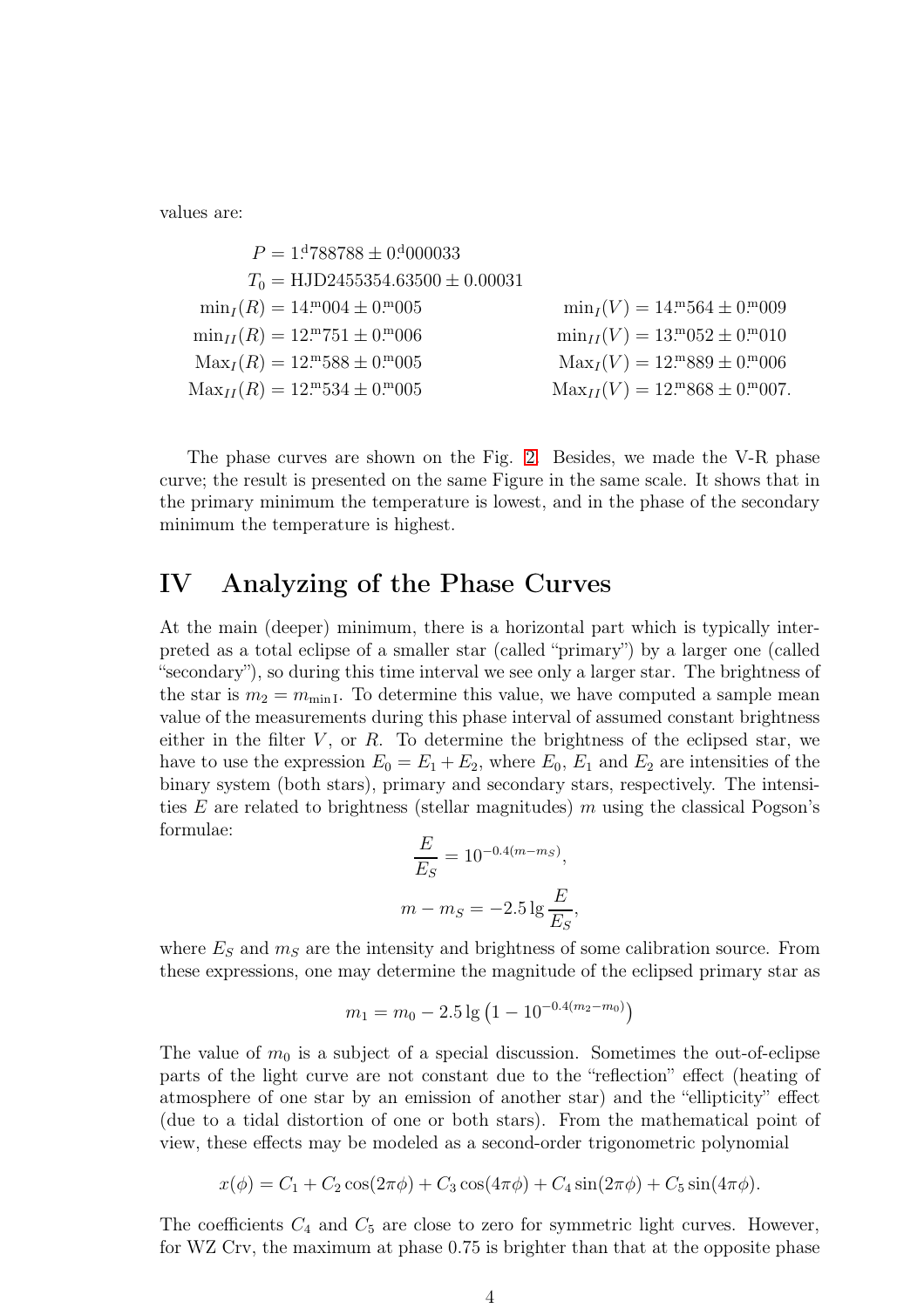0.25, so  $C_4$  is distinctly different from zero, whereas  $C_5 = 0$  within error estimates. Thus we decreased the number of the determined parameters to 4. The formulae for the error estimates were presented by e.g. Andronov [\[9,](#page-10-8) [10\]](#page-10-9). The shape of the secondary minimum shows a linear-like descending and ascending branch linked with a parabola. Thus we have used the "asymptotic parabola" fit (Marsakova & Andronov [\[11\]](#page-10-10)). Results for the brightness maxima in both filters  $V, R$  are presented above. We estimated the smoothed brightness  $m_0$  at the phase  $\phi = 0$  of  $V =$  $12.^{\rm m}953 \pm 0.^{\rm m}007$  and  $R = 12.^{\rm m}634 \pm 0.^{\rm m}004$ . For  $\phi = 0.5, V = 12.^{\rm m}917 \pm 0.^{\rm m}006$  and  $R = 12^{m}601 \pm 0.004$ . Thus the brightness of the primary is  $V_1 = 13^{m}233 \pm 0.0014$ ,  $R_1 = 13 \cdot 0.00 \pm 0.0008$  and  $(V - R)_1 = 0.000237 \pm 0.00016$ . Similarly, we determined the brightness of the eclipsed part of the secondary corresponding to the phase  $\phi = 0.5$ :  $V_{2e} = 15^{m}251 \pm 0^{m}014$ ,  $R_{2e} = 14^{m}824 \pm 0^{m}054$  and  $(V - R)_{2e} = 0^{m}427 \pm 0^{m}109$ . The ratio of the intensities from the secondary to the eclipsing part is  $E_2/E_{2e}$  =  $1.94 \pm 0.20$  and  $E_2/E_{2e} = 2.19 \pm 0.05$  for V and R. These values are the same within their error estimates. If interpreting this ratio as the ratio of the eclipsed surfaces (in the simplest model of zero limb darkening), one may estimate the ratio of the radii  $R_2/R_1 = (E_2/E_{2e})^{1/2}$  of  $1.40 \pm 0.07$  and  $1.48 \pm 0.04$ , respectively. Theoretical achievements are that this ratio is constant. However, the slight difference between the ratio  $E_2/E_{2e}$  for V and R may be interpreted as a larger coefficient of the limb darkening in  $V$  as compared with that in  $R$ . This is in an agreement with results of Al-Naimiy [\[12\]](#page-10-11).

Using the color indices  $V - R$ , we estimated the temperatures of the primary and secondary stars in this binary system. In the primary minimum the cooler bigger star eclipses the hotter star. The flatness of the primary minimum (Fig. [3\)](#page-7-1) indicates that in the primary minimum the eclipse is total. Thus, it is possible to determine the approximate temperature of the first component, using the color index  $V - R$  in the phase of primary minimum. We determined the corresponding temperature, using the empirical formula (Andronov & Baklanov [\[13\]](#page-10-12)), which describes the dependence between the color index  $V - R$  and the spectral class. There is a misprint in the English version of the paper, the correct version is:

$$
\frac{10000}{T} = 1.948(\pm 0.011) + 1.474(\pm 0.019) \cdot (V - R - 0.681).
$$

In the total primary eclipse the value of the color index is  $V - R = 0.00560 \pm 0.000560$ 0. mom 0. Thus, the temperature of the second component is  $T = (5650 \pm 66)K$ . Using the calibration of spectral class temperatures of Allen (1973) [\[14\]](#page-10-13) the "3- $\sigma$ " temperature "corridor" corresponds to the range of spectral classes of  $G2 - G6$ . Using the determined color index  $(V - R)$ <sub>1</sub> = 0.<sup>m</sup>237 ± 0.<sup>m</sup>016 for the primary component, we estimated the temperature of first component  $(7874\pm166)K$  and range of spectral classes  $A6 - F1$ .

Assuming that the inclination of the orbit is rather close to 90◦ , we determined the lower limits for the relative radiuses of the stars, using the formulae

$$
\frac{R_1}{a} = \frac{\sin(\pi D) - \sin(\pi d)}{2}
$$

$$
\frac{R_2}{a} = \frac{\sin(\pi D) + \sin(\pi d)}{2}
$$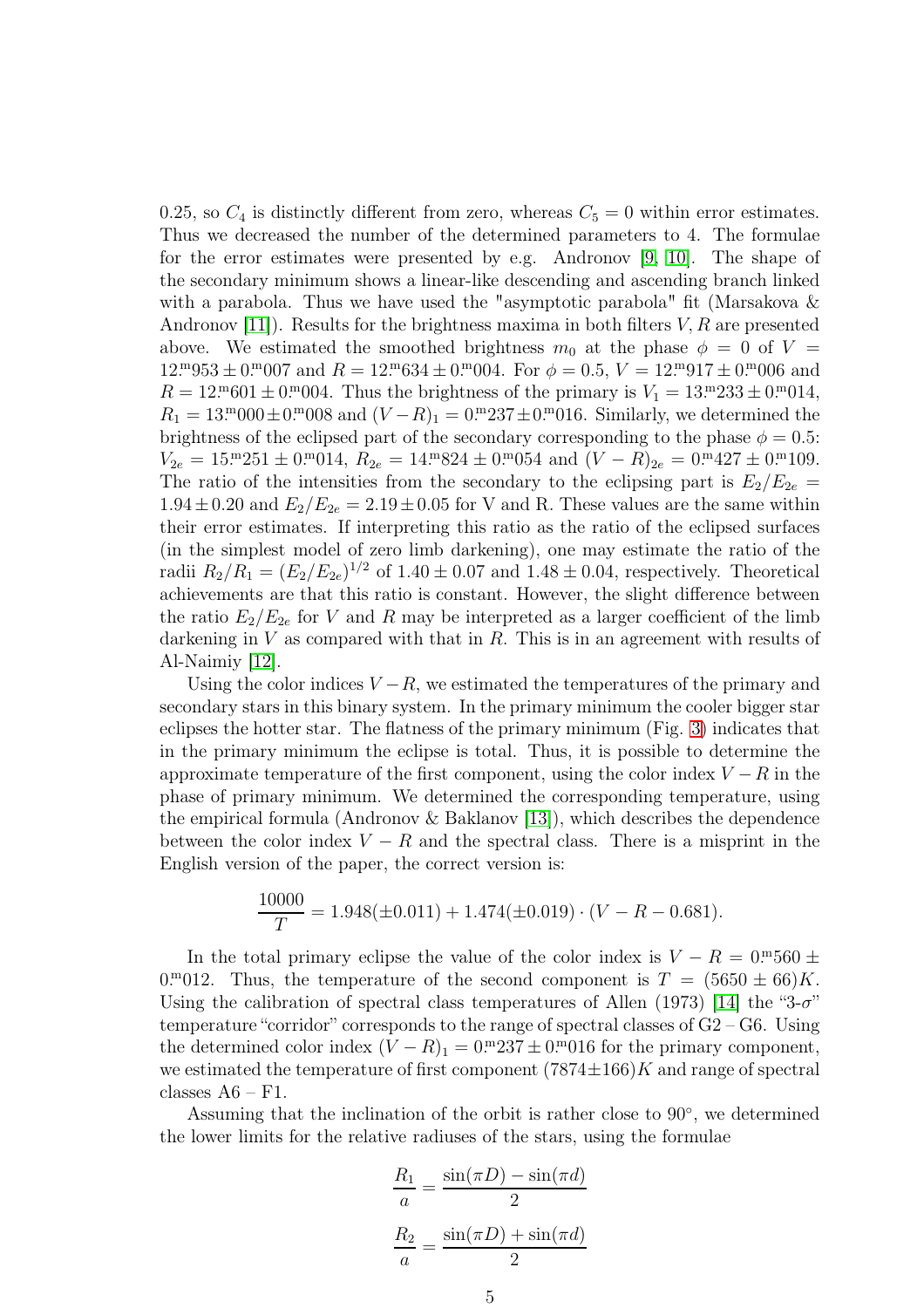where  $R_1$  and  $R_2$  are the average radiuses of the stars, a is the orbital separation, i. e. a distance between the centers of the components,  $d$  is the duration of the total eclipse (in phases),  $D$  is the total duration of eclipse, from the beginning till the very end (in phases too). The phases of the eclipse are from −0.0915 to 0.0915, the phases of the total eclipse are from −0.017 to 0.017, which means that the values of D and d are:

$$
D = 0.183
$$

$$
d = 0.034
$$

Thus, the lower limits of the relative radiuses:

$$
\frac{R_1}{a} = 0.219
$$

$$
\frac{R_2}{a} = 0.325
$$

The ratio  $R_2/R_1 = 1.48$  determined from geometrical constrains is an excellent agreement with that obtained using the fluxes. Thus we conclude that the inclination angle is close to 90◦ .

The most interesting feature of the phase curves is the statistically significant difference between values of maxima in both filters. This difference reaches  $0.^{\rm m}060\pm$  $0.^{\rm m}003$  in filter R and  $0.^{\rm m}039 \pm 0.^{\rm m}005$  in filter V. The cause of such effect might be a cold or a hot spot in the photosphere of one of the stars.

To find out if the spot is steady, we checked the ASAS database. There are 493 fit points in filter V, which were obtained during the period from JD2451876 to JD2455049. Using these observations we determined the period and the initial epoch. The values are  $P = 1.14788797 \pm 0.0000021$  and  $T_0 = HJD2453494.2755 \pm 0.0014$ respectively. The phase curve is shown on the Fig. [4.](#page-8-0) There is no statistically significant asymmetry on this curve, perhaps, because of rather big error of individual observations. Thus, using ASAS data, we can't conclude on the stability of the spot.

On the other hand, according to the previous calculations, the spectral classes of the components of WZ Crv are  $G2 - G6$  and  $A6 - F1$ , which nearly completely excludes the possibility of forming rather steady big cold spots in the photosphere of at least one of the stars. More possible solution is the presenting of a hot spot as the result of deep impact of the accretion stream from the first component (donor) directly into the photosphere of the second one (accretor) without forming the accretion disk. In this case the hot spot will be rather steady, which might be confirmed by further observations.

### V Period Variations and Mass Transfer

To study stability of the orbital period using the O-C analysis [\[15\]](#page-10-14), we compiled a list of the minima timings. The individual times of minima were published by Otero  $\&$ Dubovsky (2004) and Locher (2005). added the median time of minima, calculated from our observations, from the NSVS database and from the ASAS database. ASAS data covers rather long period of observations (9 years), so we divided this array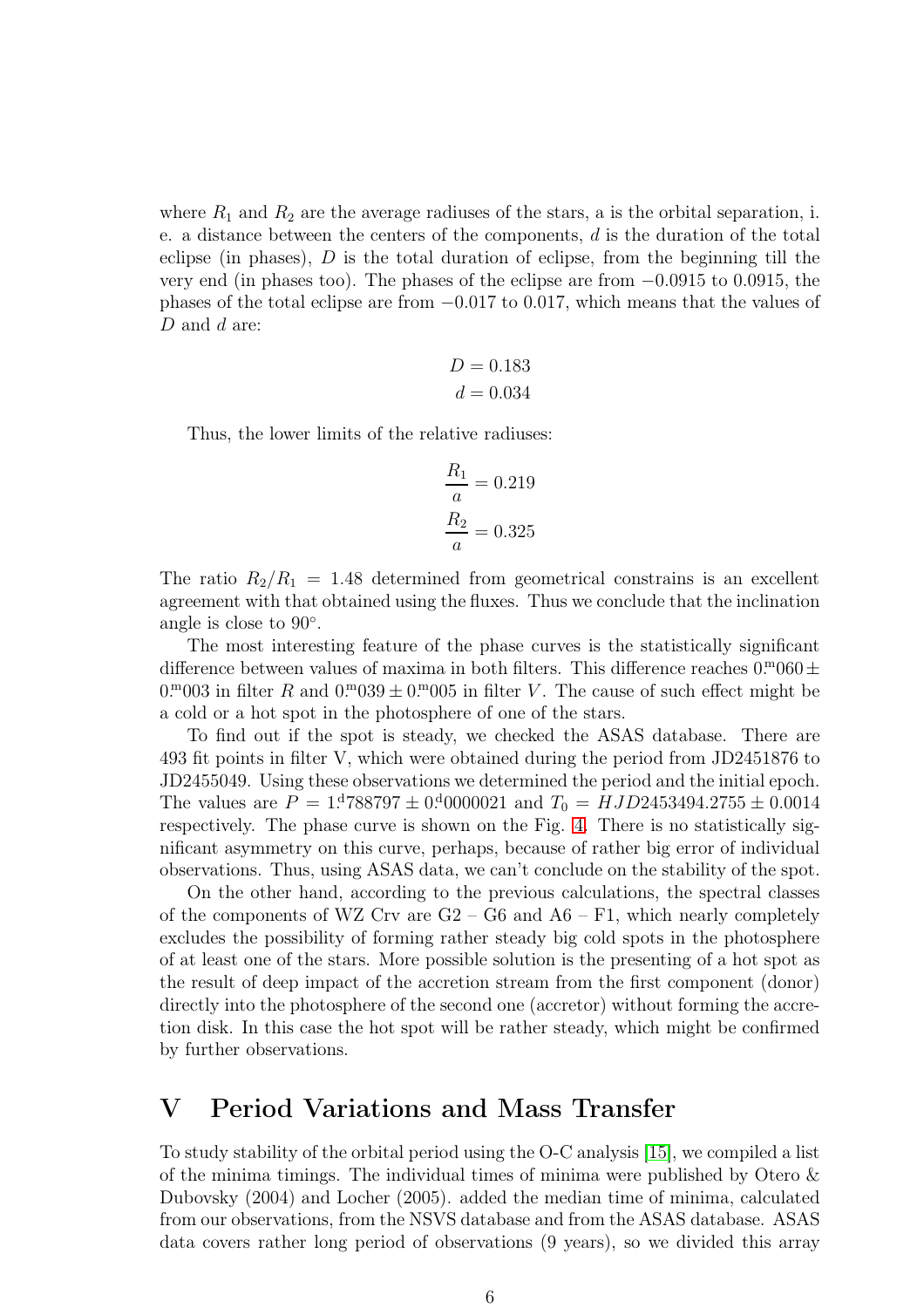into three parts (JD 2451876-2452879, JD 2452977-2453908, JD 2454091-2455049) and analyzed them individually. For the ASAS data, we have used several methods. The period and the initial epoch of the best "complete" trigonometric polynomial fit of order 9 were used for further analysis. As for these data there is no evidence for a statistical difference of maxima, we have used a "symmetric" trigonometric polynomial fit

$$
x(\phi) = C_1 + \sum_{j=1}^{S} C_{j+1} \cos(2\pi j(\phi - \phi_0)),
$$

where  $\phi$  is the phase corresponding to the moment of time t:  $\phi = (t - T_0)/P$  –  $INT((t - T_0)/P)$ , where  $T_0$  is an "initial epoch", P is a period and  $INT(x)$  is an integer part of x.

The coefficients  $C_i$  were determined using a linear method of least squares and the parameter  $\phi_0$  (phase of the main minimum) was determined by iterations (non-linear method of least squares). Using the value of  $\phi_0$ , we have computed a "mean" moments of time of minimum, which are closest to the mean time of the observations similar to a "complete" trigonometric polynomial fit  $x(\phi)$  =  $C_1 + \sum_{j=1}^{S} C_{j+1} \cos(2\pi j(\phi - \phi_{0j}))$  with phases  $\phi_{0j}$ , which are individual for each harmonic. Symmetric trigonometric polynomial of 9-th order were used for the NSVS data and the 3 intervals of the ASAS. They are listed in the Table [2.](#page-8-1)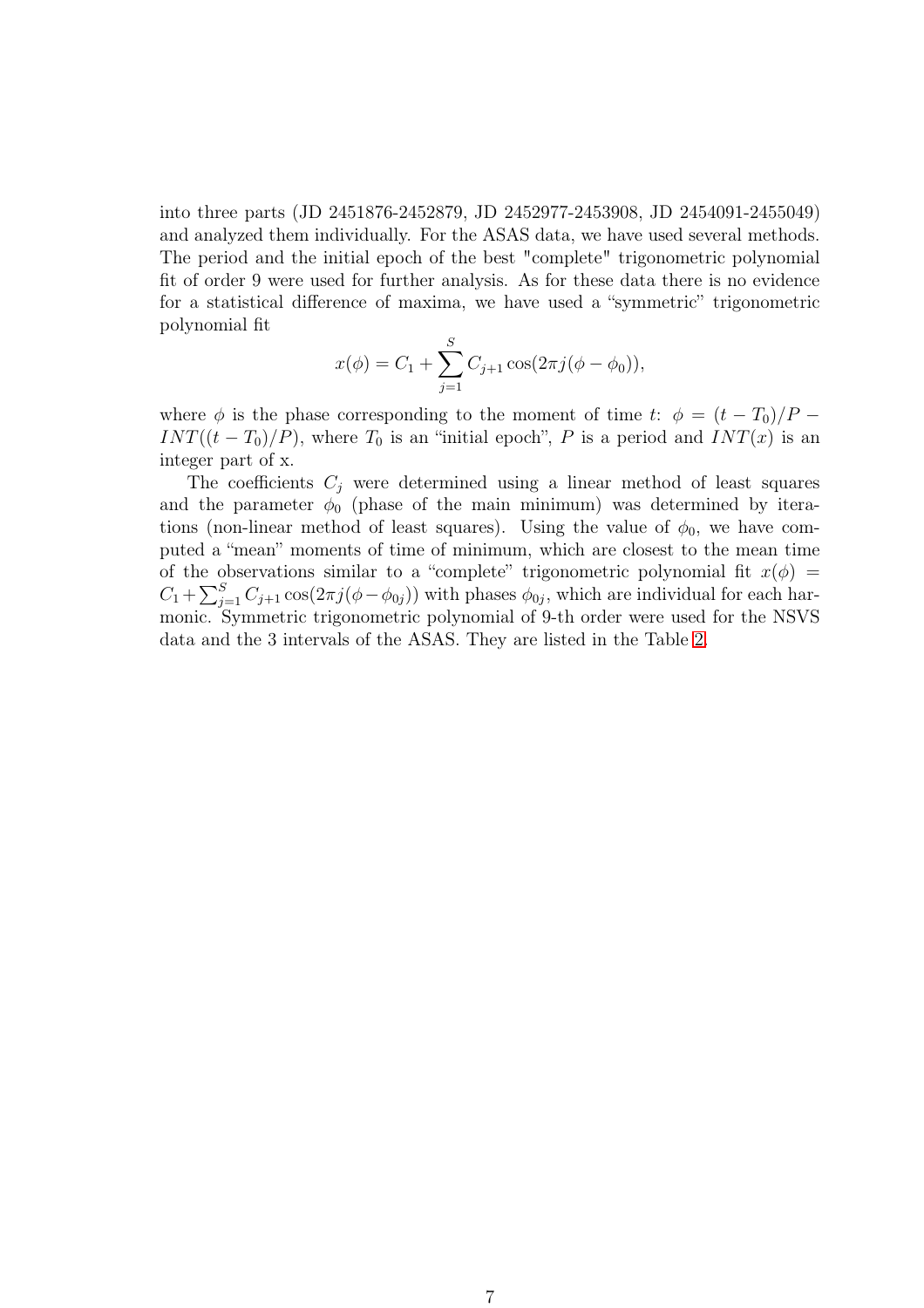

<span id="page-7-0"></span>Figure 2. The phase curves of WZ Crv in R and V filters and the phase curve of the color index.



<span id="page-7-1"></span>Figure 3. The shape of the primary minimum in the phase of full eclipse in R and V filters, obtained on JD 2455360 (2010.06.12).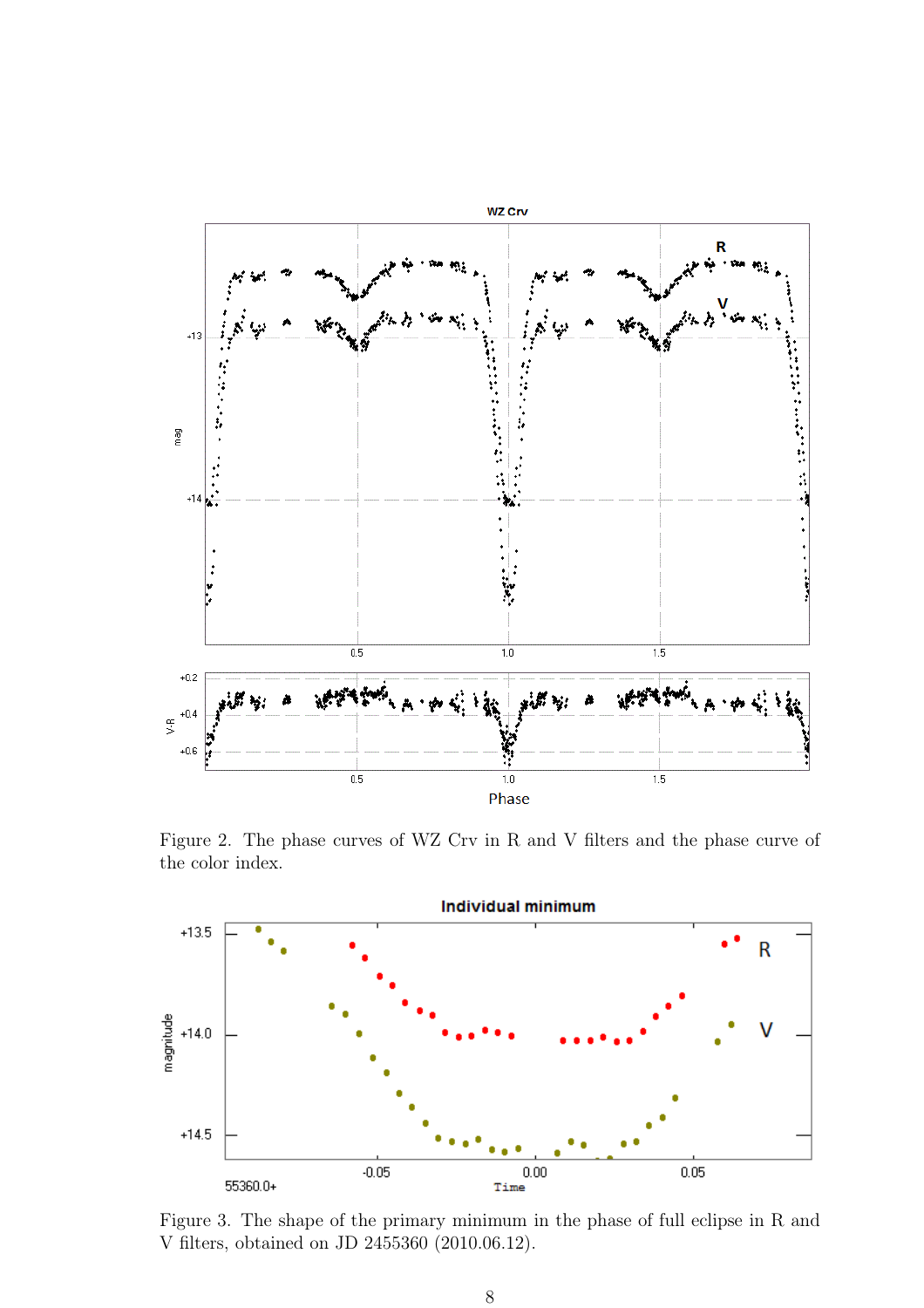

Figure 4. WZ Crv phase curve according to ASAS data in V-band.

<span id="page-8-0"></span>

| <b>HJD</b>    | HJD error | Ε                | O-C        | source            |
|---------------|-----------|------------------|------------|-------------------|
| 2451596.37218 | 0.00103   | $\left( \right)$ |            | <b>NSVS</b>       |
| 2452086.49800 | 0.00800   | 274              | $-0.00209$ | Otero             |
| 2453440.59300 |           | 1031             | $-0.01961$ | Locher            |
| 2452378.07042 | 0.00176   | 437              | $-0.00212$ | ASAS <sub>1</sub> |
| 2453483.53860 | 0.00201   | 1055             | $-0.00492$ | ASAS <sub>2</sub> |
| 2454535.36234 | 0.00242   | 1643             | 0.01148    | ASAS <sub>3</sub> |
| 2455354.63500 | 0.00031   | 2101             | 0.01923    | Virnina           |

<span id="page-8-1"></span>Table 2. Minima timings.

For all ASAS data, we obtained  $HJD_{min} = 2453494.27648 \pm 0.00115$ . However, this value corresponds to a wide interval and thus shifted from the smoothing curve. The minimum of Locher deviates significantly from the fit as well. This is due to a large error estimate, which is by a factor of 3-27 times larger than the minima timings determined from our observations and that of the NSVS and ASAS. Thus we excluded the values from the ASAS (three subintervals together) and of Locher [\[5\]](#page-10-4) from our analysis. As there is no error estimate of the timing was published by Otero & Dubovsky [\[4\]](#page-10-3), we have used the same weight for all minima timings.

Thus, we analyzed 7 times of minima, and made the O-C diagram as the dependence between the cycle number and the residual  $O - C = T_E - (T_0 + PE)$ , i.e. the difference between the observed and calculated times of minima. The O-C diagram exhibits a parabolic shape, which is characteristic for secular period variations (cf. Tsessevich [\[16\]](#page-10-15)). The smoothing parabola is shown on the Fig. [5.](#page-9-0) The least-squared method yields the equation for time of minima:

$$
T_{min} = 2451596.3722 + 1.788795 \cdot (E - 918) + 1.09 \cdot 10^{-8} \cdot (E - 918)^2
$$
  
 
$$
+ 0.002 \cdot 10^{-8} \cdot (E - 918)^2
$$
  
 
$$
+ 0.31 \cdot 10^{-8}
$$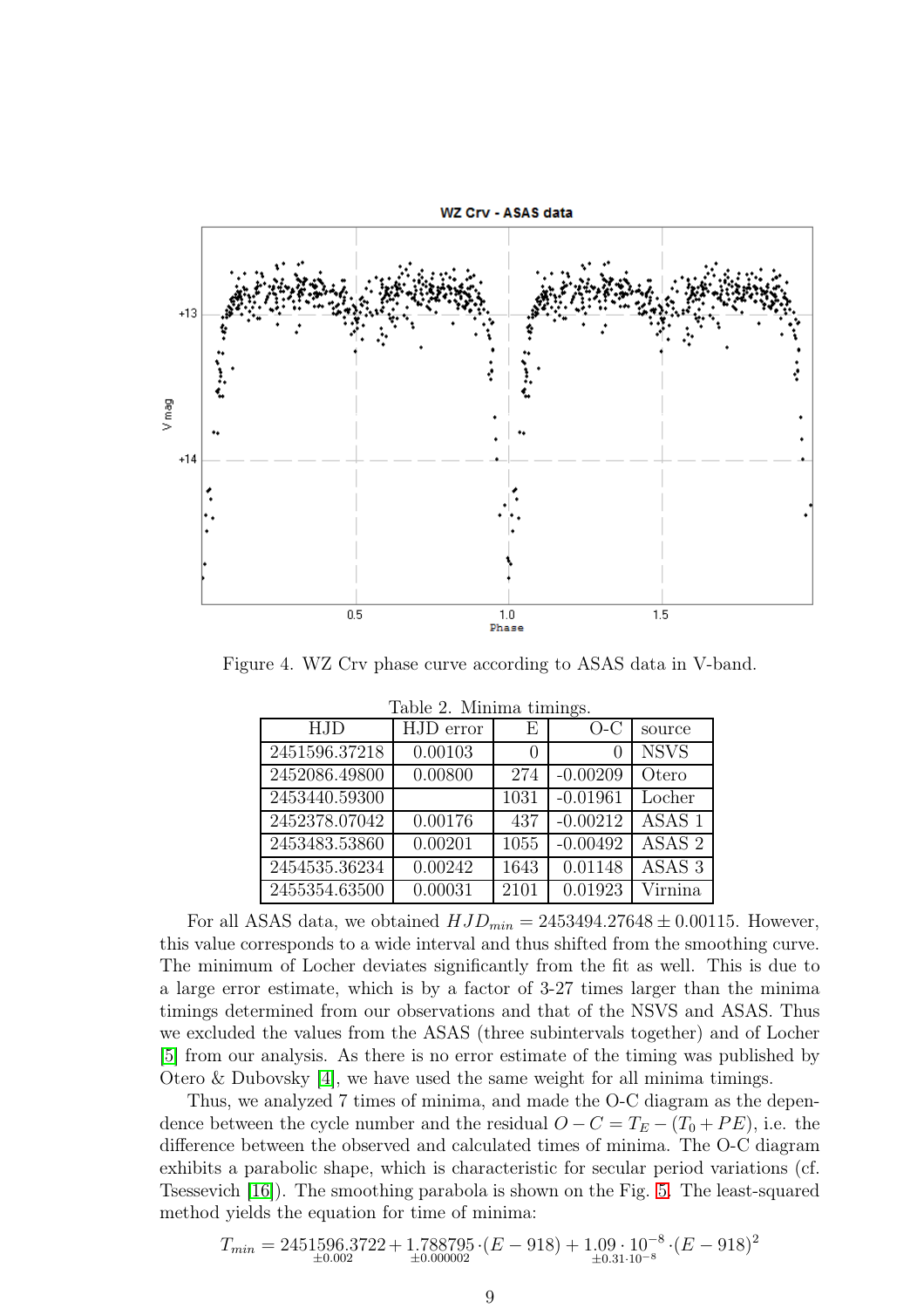From the diagram and the equation it is clear that the orbital period and, according to Kepler's law, the distance between the components increases. In assumption of conservative system, we determined  $dP/dt$ :

$$
dP/dt = (1.2 \pm 0.3) \cdot 10^{-8} \text{days/yr},
$$

and the characteristic time of the period variations is

$$
P/(dP/dt) = (4.02 \pm 1.13) \cdot 10^5 \text{yr}.
$$

It means that the matter streams rather fast from the less massive star to the more massive one. In the case of WZ Crv it means that the second component lost its mass and the matter streams throw the inner Lagrange point falls into the Roche lobe of the second component, which completely consistent with the direct impact accretion stream version of a hot spot.



<span id="page-9-0"></span>Figure 5. O-C diagram.

### VI Conclusions

- The poorly studied Algol-type eclipsing binary system WZ Crv was investigated for the first time in two photometric systems V and R.
- The brightness and color indices were determined at the primary and secondary minima and maxima.
- The brightness at maxima differs, indicating a possible spot in the atmosphere of one of the stars.
- The temperatures, spectral classes and radii of both components were estimated.
- The increase of the orbital period was discovered.